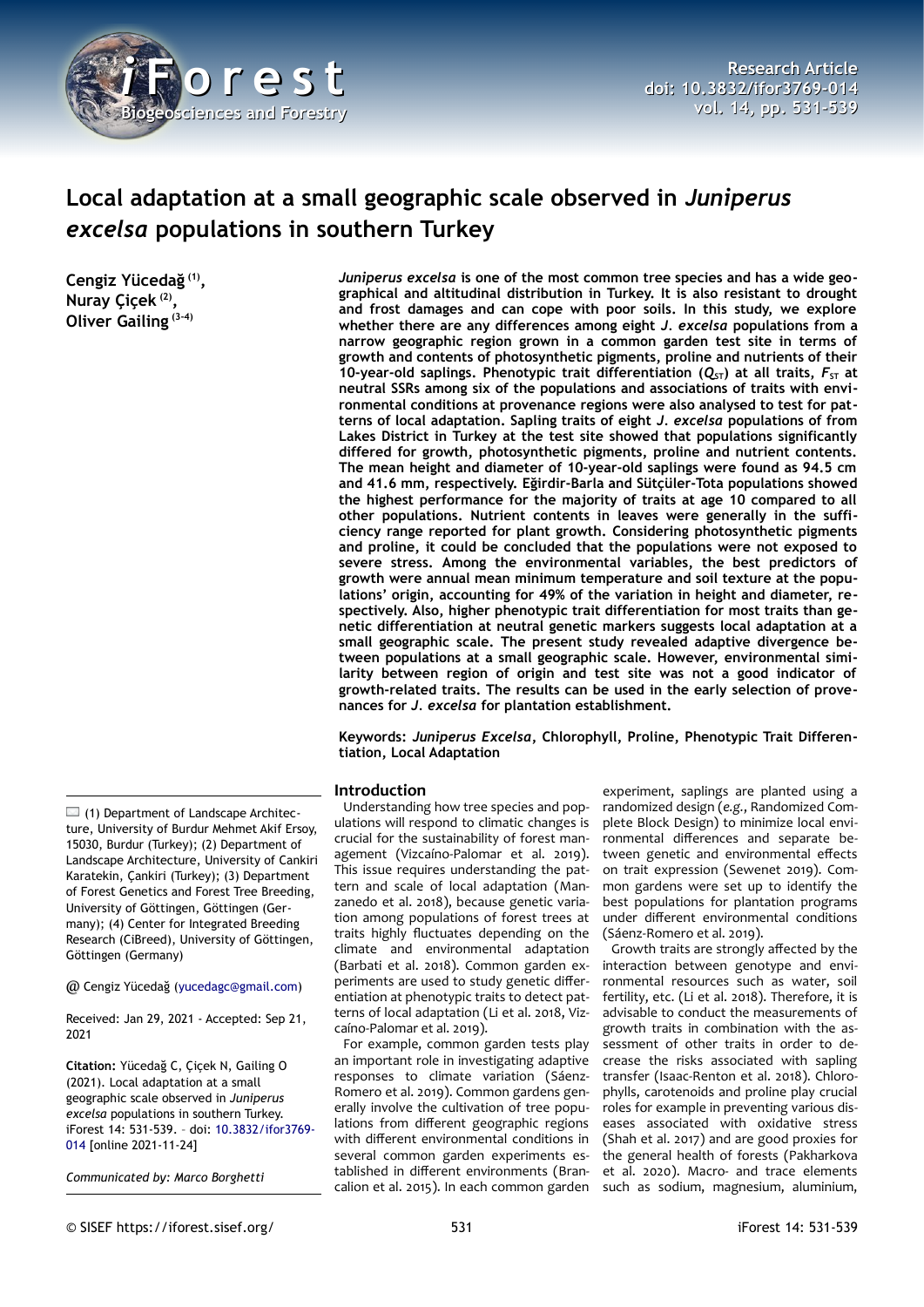Junipers are keystone species in ecosystems of arid regions worldwide because they grow in many harsh environments and are often used for ecological restoration across arid and continental regions. In this regard, *J. excelsa* is one of the most common tree species and has a wide geographical and altitudinal distribution in Turkey (Yücedag & Gailing 2013a). As it is resistant to drought and frost damages and can cope with poor soils (Yücedag & Gailing 2013a), it grows at the boundaries of steppe in the interior parts of the mountains (Douaihy et al. 2011, Yücedag & Gailing 2013a).

Up to now, there are studies conducted on genetic variation within and among populations of *J. excelsa* based on phenotypic traits measured in the nursery (Yücedag & Gailing 2013b) and natural populations (Douaihy et al. 2012), isozymes (Hojjati et al. 2009), chloroplast DNA (Gulsoy et al. 2012) and nuclear microsatellite markers (Douaihy et al. 2011, Yücedag & Gailing 2013a). However, there have been no previous studies on local adaptation to different micro-environments at a small geographic in a mountainous region. In the present study, we assessed the variability in growth and contents of photosynthetic pigments, proline and nutrients of neighbouring *J. excelsa* populations from distinct environments grown at a common garden test site. Specifically it will be tested: (1) whether there are substantial differences

in survival rates across eight *J. excelsa* populations at the test site; (2) whether there are significant differences in growth and contents of photosynthetic pigments, proline and nutrient among the eight populations at the test site; (3) whether there are correlations between the pairs of traits and of environmental variables at the regions of populations' origin with both growth and contents of photosynthetic pigments, proline and nutrient at the test site; (4) whether there is a pattern of local adaptation by comparing phenotypic trait differentiation  $(Q_{ST})$  in the current study and  $F_{ST}$ at neutral SSRs in an earlier study (Yücedag & Gailing 2013a) among six of the populations at the same test site, as higher phenotypic differentiation than differentiation at neutral genetic markers could indicate divergent selection on the traits.

# **Materials and methods**

*Planting material and experimental site* One-year-old containerized saplings of eight *Juniperus excelsa* populations from the Lakes District of Turkey were planted at a common garden test site in the northwestern part of Davraz Mountain (37° 46′ N, 30° 41′ E; 1500 m a.s.l.) located about 25 km away from Isparta, Turkey, in early March 2009 [\(Fig. 1](#page-1-0), [Tab. 1](#page-2-0)). Parent trees were between 130 and 140 years old based on tree ring countings using a Pressler increment borer.

The test site was established on a northwestern slope. According to the results of the soil analysis conducted in the Soil Science and Ecology Institute, Çankiri Karatekin University, the soil at test site was sandy, stony and shallow, and was composed by low organic matter component, calcareous (1.8%), no salt (0.11%), too much



<span id="page-1-0"></span>**Fig. 1** - Location of populations planted in Davraz Common Garden (DCG) test site.

nitrogen (0.44%), much potassium (411 mg  $kg^{-1}$ ), much iron (18 mg  $kg^{-1}$ ), adequate phosphorus (9 mg kg<sup>-1</sup>), adequate magnesium (0.02%), adequate manganese (22.7 mg kg<sup>-1</sup>), adequate zinc (0.8 mg kg<sup>-1</sup>), adequate copper (1.6 mg kg<sup>-1</sup>) contents, and with slightly alkaline pH (7.5). The identification of adequacy in soil properties was made based on Sillanpaeae (1991). A soil cultivation with ripper was done at the test site. The annual average precipitation was 581 mm and the annual average temperature was 12 °C (Anonymous 2013).

### *Experimental design*

The layout of the experiment was a randomized complete block design with three replications. Sufficient homogeneity was achieved within the blocks extending from uphill to downhill, and environmental differences among populations were minimized. Spacing between saplings was 2 × 3 m. Each population was represented by 30 saplings (10 saplings per block) grown from seeds in Egirdir Forest Nursery (Yücedag & Gailing 2013b). The total number of seedlings planted was 240.

### *Sampling strategy*

Height, diameter and volume were determined for all the 30×8 saplings. For the plant nutrient, photosynthetic pigment and proline analyses, five saplings from each of the eight populations (at least one sapling from each block) were randomly sampled (a subset of 5×8 saplings). About 2 g leaf samples from each of the saplings were collected in August of 2018 to use as fresh material. They were immediately wrapped in aluminium foil and put on dry ice at the test site. Then, these samples were taken to the Department of Landscape Architecture, Çankiri Karatekin University without breaking the cold chain. Fresh leaf samples were kept at -20 °C until the day of analysis. Also, about 100 g leaf samples from each of the saplings were collected in late September of 2018 to use as dry material. After collecting, these samples were immediately dried at 70 °C in an oven for five days in the laboratory of Burdur Mehmet Akif Ersoy University and then dried samples were taken to the Department of Landscape Architecture, Çankiri Karatekin University.

### *Plant analyses*

The dried leaf samples were digested using the dry-ashing method in a muffle furnace at 500 °C for 6 hours, later dissolved in 10 N nitric acid (HNO<sub>3</sub>), and finally extracts were filtered and stored in plastic sample jars until the day of analysis of mineral nutrients (Miller 2004). The concentrations of P, K, Ca, Mg, Na, Cu, Mn, Fe and Zn were determined by ICP-OES (Optima® 2100 DV, Perkin-Elmer ,Waltham, MA, USA). Nitrogen concentration was determined through the method developed by Kjeldahl  $(1883)$ .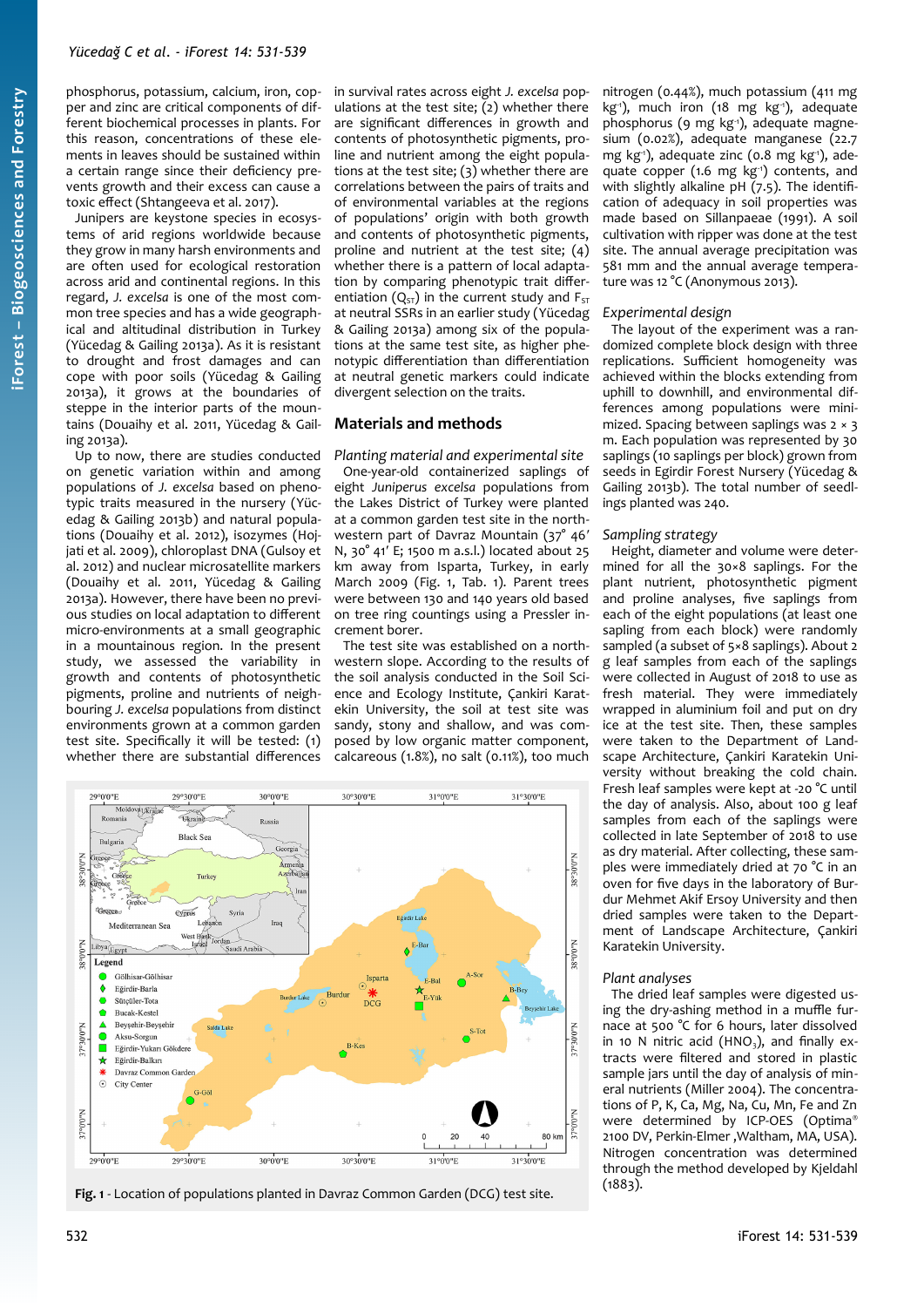# *Photosynthetic pigment analysis*

The fresh leaf samples (250 mg) were cut into small pieces and homogenized in 10 mL of acetone (90%, v/v). The extract was then filtered and the absorbance of the extract was measured at 645, 652, 663 and 470 nm using a spectrophotometer (UV/ VIS-1201, Shimadzu Corp., Kyoto, Japan). The concentrations of chlorophylls (chl) and carotenoid (car) were calculated based on Lichtenthaler (1987).

### *Proline analysis*

Free proline was extracted with 3% sulphosalicylic acid from fresh leaves (0.5 g) and determined according to the method of Bates et al. (1973). Extracts (2 mL) were maintained for 1 h in boiling water with the addition of 2 mL ninhydrin and 2 mL glacial acetic acid. Cold toluene (4 mL) was added afterwards and shaken with a vortex. Finally, absorbance was read at 520 nm. The proline concentration was determined from a standard curve using L-Proline and expressed in mmol kg<sup>-1</sup> FW.

### *Growth analysis*

For the growth analysis, height (cm) and diameter (mm) of 30 saplings from each of the populations were measured in late September of 2018 using a tape measurer and a digital calliper, respectively. Furthermore, volumes of saplings were calculated using the equation developed for *J. excelsa* by Eler (1988) as follows (eqn. 1):

$$
V = 0.035623846 \cdot d^{2.27029466} \cdot h^{0.595058217} \tag{1}
$$

where V is the volume (cm<sup>3</sup>), *d* is the diameter and *h* the height of saplings.

### *Environmental variables*

Soil texture for the region of origin of each of the eight populations was determined by using the feel method (FAO 2020). Accordingly, sandy, sandy loam and sand clay contained <10% (=1), 10-30% (=2) and  $35-55\%$  clay (=3), respectively.

Data of total annual precipitation (mm), annual mean temperature (°C), annual mean maximum and minimum temperatures (°C) in the eight meteorological stations (ms), that were the closest to the studied populations and common garden test site, were provided from Turkish State Meteorological Service. Then, total annual precipitation of populations (*p*) were interpolated using the formula of Schreiber (1904) as follows (eqn. 2):

$$
P_p = P_{ms} + (h_p - h_{ms}) \cdot \frac{54}{100} \tag{2}
$$

where  $P_p$  and  $P_{ms}$  are the total annual precipitations of populations and meteorological stations (mm),  $h_{\rm p}$  and  $h_{\rm ms}$  are altitudes of populations and meteorological stations (m), 54/100 is a constant showing 54 mm of precipitation increases at every 100 meters. Annual mean temperature, annual mean maximum and minimum temperatures of populations were interpreted using the lapse rate formula as follows (eqn. 3):

$$
T_p = T_{ms} \pm (h_p - h_{ms}) \cdot 0.005
$$
 (3)

where  $T_{\text{p}}$  and  $T_{\text{ms}}$  are the temperatures of populations and meteorological stations (°C), 0.005 is a constant (Kilinç et al. 2006).

Precipitation effectiveness index was calculated by taking the ratio of total annual precipitation to the annual mean maximum temperature, and then this index was used

to determine the climate type for each population (Erinç 1965).

Topographic wetness index was calculated as follows (eqn. 4):

$$
TWI = \ln\left(\frac{\alpha_s}{\tan \beta}\right) \tag{4}
$$

where  $\alpha_s$  is the specific catchment area (m<sup>2</sup>), tan  $\beta$  is the local slope (Qin et al. 2011). Calculations were made using Arc-Map® v. 10.4.1 (ESRI, Redlands, CA, USA). Artificial digital elevation models with a series of resolutions finer than 25 m were used to evaluate TWI quantitatively.

### *Statistical analysis*

Normal distribution of the data in height, diameter and volume was tested through a Kolmogorov-Smirnov test. Parametric tests were performed as residuals of the model were homoscedastic. Mean, standard deviation, F ratio and probability (P-value) of all the traits were calculated and compared among populations through analysis of variance (ANOVA) and adjusted Duncan's multiple range tests ( $p < 0.05$ ). The means of height and diameter were compared between soil textures using a t-test. Quantitative trait differentiation (Spitze 1993) among populations was estimated for all traits as follows (eqn. 5):

$$
Q_{st} = \frac{\sigma_{G(among)}^2}{\sigma_{G(among)}^2 + 2\sigma_{G(within)}^2}
$$
 (5)

where *σ*<sup>2</sup><sub>G(among)</sub> is the variance among populations and  $\sigma$ <sup>2</sup><sub>G(within)</sub> the variance within populations. Q<sub>ST</sub> were calculated not only for the six populations for which  $F_{ST}$  values were available, but also for all eight populations.  $Q_{ST}$  describes the genetic differentiation at traits among provenances in the

<span id="page-2-0"></span>**Tab. 1** - Geographic positions, environmental and climatic features of Davraz common garden and the eight Juniperus excelsa populations used in the present study (modified from Yücedag & Gailing 2013a). (TAP): total annual precipitation; (MAT): mean annual temperature; (MAT<sub>max</sub>): mean annual maximum temperature; (MAT<sub>min</sub>): mean annual minimum temperature; (PEI): precipitation effectiveness index; (TWI): topographic wetness index.

| Population (test site)         | Altitude<br>(m a.s.l.) | Aspect    | Coords                                 | Soil<br>Texture | <b>TAP</b><br>(mm) | <b>MAT</b><br>(°C) | (°C) | $MAT_{max}$ MAT <sub>min</sub><br>$(^{\circ}C)$ | PEI  | Climate         | TWI |
|--------------------------------|------------------------|-----------|----------------------------------------|-----------------|--------------------|--------------------|------|-------------------------------------------------|------|-----------------|-----|
| Gölhisar-Gölhisar (G-Göl)      | 1413                   | <b>SE</b> | 36°57.115' N<br>29°27.236' E           | Sandy loam      | 510.7              | 11.2               | 24.2 | $-0.1$                                          | 21.1 | Semi-arid       | 6.6 |
| Egirdir-Barla (E-Bar)          | 1027                   | <b>SE</b> | 37°58.162'N<br>30°46.289' E            | Sandy clay      | 542.2              | 13.8               | 23.8 | 4.5                                             | 22.8 | Semi-arid       | 5.7 |
| Sütçüler-Tota (S-Tot)          | 1546                   | <b>NE</b> | 37°34.678′N<br>31°04.306' E            | Sandy clay      | 1407.2             | 11.2               | 23.3 | 1.2                                             | 60.4 | Much humid      | 7.7 |
| Bucak-Kestel (B-Kes)           | 1197                   | <b>SE</b> | $37^{\circ}$ 24.863′ N<br>30°21.036' E | Sandy loam      | 745.8              | 13.2               | 25.7 | 1.9                                             | 29.0 | Semi-humid 13.4 |     |
| Beysehir-Beysehir (B-Bey)      | 1151                   | <b>NE</b> | 37°39.043′N<br>31°42.058' E            | Sandy clay      | 483.4              | 11.1               | 23.3 | $-1.3$                                          | 20.8 | Semi-arid       | 7.1 |
| Aksu-Sorgun (A-Sor)            | 1416                   | <b>NE</b> | $37^{\circ}50.488'$ N<br>31°05.782' E  | Sandy clay      | 964.5              | 11.0               | 23.2 | $-2.0$                                          | 41.6 | Humid           | 6.4 |
| Egirdir-Yukari Gökdere (E-Yuk) | 1150                   | <b>SE</b> | $37^{\circ}$ 40.558′ N<br>30°50.570' E | Sandy clay      | 918.9              | 11.8               | 22.3 | 1.4                                             | 41.2 | Humid           | 8.5 |
| Egirdir-Balkiri (E-Bal)        | 1493                   | E         | $37^{\circ}$ 47.101' N<br>30°48.981' E | Sandy loam      | 1104.1             | 10.0               | 20.5 | $-0.4$                                          | 53.9 | Humid           | 9.8 |
| Davraz Common Garden (DCG)     | 1500                   | <b>NW</b> | 37°46.103′N<br>30°41.285' E            | Sandy           | 843.8              | 9.8                | 20.0 | $-0.6$                                          | 42.2 | Humid           | 8.6 |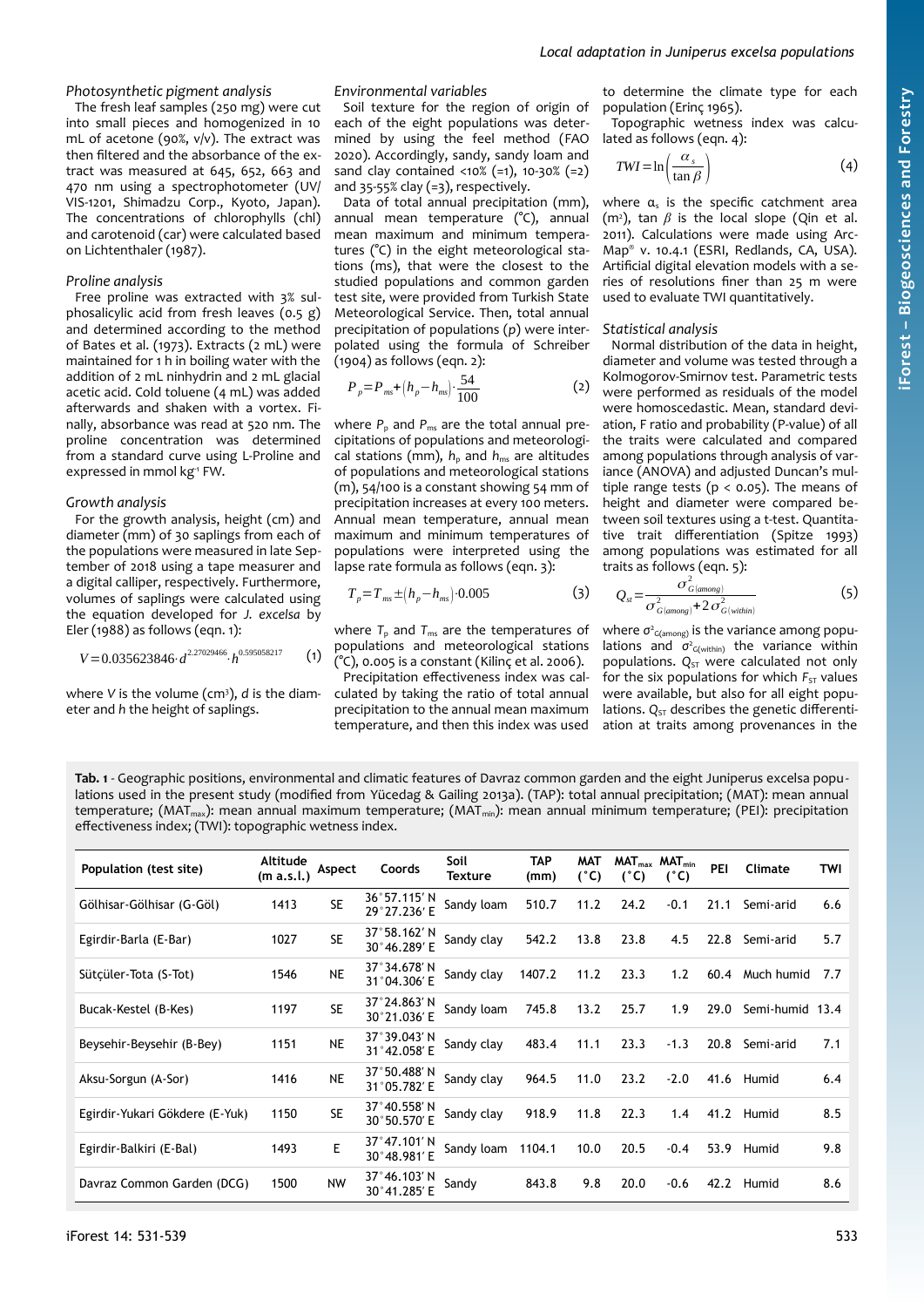

<span id="page-3-1"></span>**Fig. 2** - Boxplot diagrams of height (a) and diameter (b) of 10-years-old saplings from eight *J. excelsa* populations grown at the common garden test site (F<sub>height</sub> = 8.429, p<0.001; F<sub>diamater</sub> = 8.357, p<0.001). In both panels, different letters indicate significant differences (p<0.05) between the mean of the populations. Blue lines show the grand means of height (94.47 cm) and diameter (41.6 mm).

common garden test in which the environmental variance is minimized. Since we had no pedigree information we estimated broad-sense Q<sub>ST</sub> which can include components of non-additive genetic components (dominance, epistasis, maternal effects). However, genetic variance for complex traits has been reported to be additive in most cases (Hill et al. 2008). In addition, the correlations of both nutrient contents



<span id="page-3-0"></span>

and environmental variables (total annual precipitation, annual mean temperature, annual mean maximum and minimum temperatures, precipitation effectiveness index, topographic wetness index and soil texture) at the populations' regions of origin with growth, photosynthetic pigments and proline were performed using Pearson's correlation coefficients. Differences among populations were visualized using a dendrogram from hierarchical cluster analyses based on growth, photosynthetic pigments, proline and nutrient contents. All statistical analyses were conducted using SPSS® v. 25 (IBM, Armonk, NY, USA).

## **Results**

We found very few saplings with damaged crown, but the survival rate of all populations was 100%.

The distribution of height and diameter for 10-year-old saplings of eight *J. excelsa* populations are presented in [Fig. 2](#page-3-1). The ANOVA showed significant differences among populations for height and diameter (p < 0.001). E-Bar and G-Göl populations showed the highest (115.06 cm) and lowest (78.08 cm) performances in height, while S-Tot and B-Kes populations showed the best (50.8 mm) and worst (32.5 mm) performances in diameter. The mean height and diameter were 94.47 cm and 41.6 mm, respectively [\(Fig. 2\)](#page-3-1). The differences (%) of the populations with the highest height and diameter from the grand mean of the populations in the current study were 22%. The differences between the populations with the highest (E-Bar and S-Tot) and lowest (G-Göl and B-Kes) heights and diameters were 47% and 56%, respectively. The highest mean volumes were 52.07 cm<sup>3</sup> and 51.13 cm3 in S-Tot and E-Bar populations, respectively. Besides, B-Kes population had the lowest mean volume (14.82 cm<sup>3</sup> - [Fig.](#page-3-0) [3\)](#page-3-0). Overall, sapling materials from E-Bar, S-Tot and E-Yuk were above the general averages of height, diameter and volume compared to the other populations ([Fig. 2](#page-3-1), [Fig.](#page-3-0) [3\)](#page-3-0). The regions of these populations also had relatively high annual mean minimum temperatures as compared to the other populations, but the same soil texture [\(Tab. 1\)](#page-2-0).

ANOVA revealed significant differences among populations for all photosynthetic pigments and proline (p < 0.05). G-Göl population had the highest total chl (0.727 mg g -1 FW), chl *a* (0.405 mg g-1 FW) and chl *a+b*  $(0.567 \text{ mg g}^{-1} \text{ FW})$ , while E-Bar population had the highest chl *b* (0.167 mg g<sup>-1</sup> FW) and car (0.192 mg g<sup>1</sup> FW). S-Tot population had the highest proline concentration (0.523 mmol kg<sup>-1</sup> FW). The lowest total chl (0.394 mg g-1 FW), chl *a* (0.182 mg g-1 FW) and chl *a+b* (0.318 mg g<sup>-1</sup> FW) were found in E-Bal population. The lowest chl *b* (0.111 mg g<sup>-1</sup> FW) was determined in E-Yuk population. The lowest car (0.117 mg  $g<sup>-1</sup>$  FW) and proline (0.358 mmol kg<sup>-1</sup> FW) were found in B-Kes population. E-Bal population had significantly lower chl *a* than the other popu-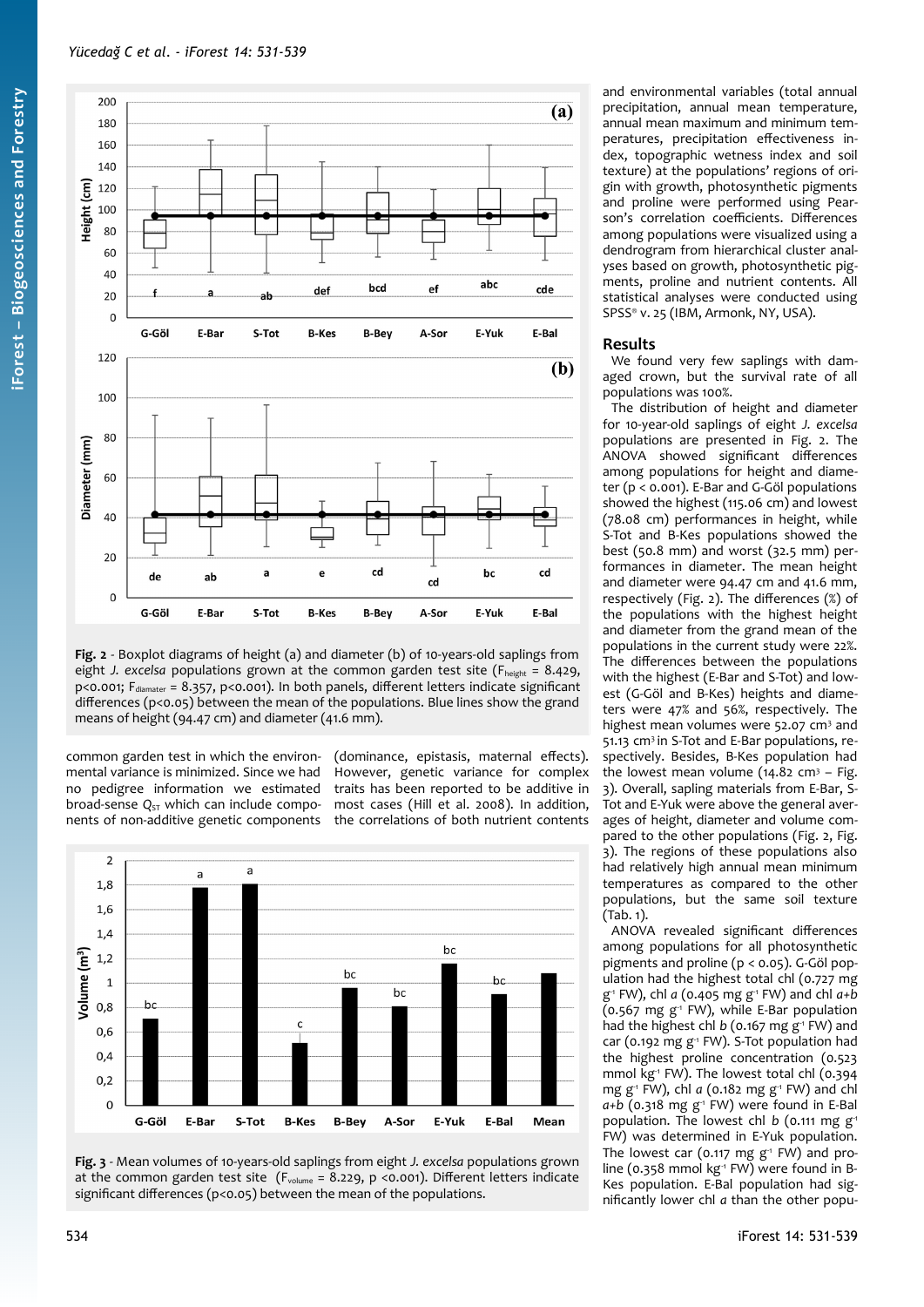<span id="page-4-1"></span>**Tab. 2** - Mean ± standard deviation, range, F ratio and significance (p) for photosynthetic pigments and proline of *J. excelsa* 10-yearold saplings. (Total chl): total chlorophyll; (chl *a, b* and *a+b*): Chlorophyll *a, b* and *a+b*; (car): carotenoid. Different letters in the columns indicate significant differences (p<0.05) between population means.

| Populations (Label)            | Total chl<br>$(mg g-1 FW)$     | chl a<br>$(mg g^{-1} F W)$    | chl b<br>$(mg g-1 FW)$         | $chl$ $a+b$<br>$(mg g-1 FW)$   | car<br>$(mg g-1 FW)$           | Proline<br>(mmol/kg FW)        |
|--------------------------------|--------------------------------|-------------------------------|--------------------------------|--------------------------------|--------------------------------|--------------------------------|
| Gölhisar-Gölhisar (G-Göl)      | $0.727 \pm 0.12$ <sup>a</sup>  | $0.405 \pm 0.03$ <sup>a</sup> | $0.162 \pm 0.03$ <sup>ab</sup> | $0.567 \pm 0.05$ <sup>a</sup>  | $0.184 \pm 0.02$ <sup>ab</sup> | $0.475 \pm 0.04$ bc            |
| Egirdir-Barla (E-Bar)          | $0.657 \pm 0.07$ <sup>ab</sup> | $0.363 \pm 0.04$ ab           | $0.167 \pm 0.02$ <sup>a</sup>  | $0.529 \pm 0.06$ <sup>ab</sup> | $0.192 \pm 0.02$ <sup>a</sup>  | $0.514 \pm 0.03$ <sup>ab</sup> |
| Sütcüler Tota (S-Tot)          | $0.610 \pm 0.08$ bc            | $0.350 \pm 0.04$              | $0.150 \pm 0.01$ abc           | $0.500 \pm 0.06$ <sup>ab</sup> | $0.136 \pm 0.07$ bc            | $0.523 \pm 0.01$ <sup>a</sup>  |
| Bucak-Kestel (B-Kes)           | $0.568 \pm 0.13$ bc            | $0.328 \pm 0.07$ b            | $0.134 \pm 0.02$ bcd           | $0.462 \pm 0.10^{bc}$          | $0.117 \pm 0.06$ c             | $0.358 \pm 0.01$ d             |
| Beysehir-Beysehir (B-Bey)      | $0.500 \pm 0.06$ <sup>cd</sup> | $0.266 \pm 0.04$ <sup>c</sup> | $0.130 \pm 0.01$ <sup>cd</sup> | $0.396 \pm 0.05$ <sup>cd</sup> | $0.142 \pm 0.02^{bc}$          | $0.517 \pm 0.03$ <sup>ab</sup> |
| Aksu-Sorgun (A-Sor)            | $0.449 \pm 0.02$ <sup>d</sup>  | $0.243 \pm 0.01$ c            | $0.117 \pm 0.01$ <sup>d</sup>  | $0.360 \pm 0.02$ <sup>de</sup> | $0.140 \pm 0.01$ bc            | $0.439 \pm 0.07$ c             |
| Egirdir-Yukari Gökdere (E-Yuk) | $0.417 \pm 0.09$ <sup>d</sup>  | $0.239 \pm 0.03$ c            | $0.111 \pm 0.01$ <sup>d</sup>  | $0.349 \pm 0.03$ de            | $0.139 \pm 0.02^{bc}$          | $0.365 \pm 0.01$ <sup>d</sup>  |
| Egirdir-Balkiri (E-Bal)        | $0.394 \pm 0.03$ <sup>d</sup>  | $0.182 \pm 0.02$ <sup>d</sup> | $0.136 \pm 0.04$ bcd           | $0.318 \pm 0.04$ $^{\circ}$    | $0.122 \pm 0.02$ <sup>c</sup>  | $0.377 \pm 0.01$ <sup>d</sup>  |
| Mean                           | $0.540 \pm 0.14$               | $0.297 \pm 0.08$              | $0.138 \pm 0.03$               | $0.435 \pm 0.10$               | $0.147 \pm 0.04$               | $0.446 \pm 0.07$               |
| Range                          | $0.280 - 0.860$                | $0.160 - 0.440$               | $0.090 - 0.200$                | $0.290 - 0.630$                | $0.020 - 0.210$                | $0.340 - 0.560$                |
| F                              | 10.883                         | 19.277                        | 4.375                          | 14.295                         | 2.820                          | 22.010                         |
| p                              | < 0.001                        | < 0.001                       | 0.002                          | 0.001                          | 0.021                          | 0.001                          |

lations. B-Kes, E-Yuk and E-Bal populations were significantly different from other populations in terms of proline [\(Tab. 2\)](#page-4-1).

According to the ANOVA, there were significant differences between populations for nutrient contents ( $p < 0.05$ ). The highest means of P (0.26%), K (73%), Mg (20%), Cu (9.15 mg kg<sup>-1</sup>) and Zn (21.29 mg kg<sup>-1</sup>) were found in S-Tot population. G-Göl population showed the highest means of N (1.35%) and Ca (1.62%). The highest means of Mn (42.12 mg kg<sup>-1</sup>) and Fe (76.75 mg kg<sup>-1</sup>) were determined in E-Bar and E-Bal populations, respectively. The lowest means of P (0.18%), K (62%) and Zn (13.46 mg kg-1) were found in G-Göl population. E-Yuk population revealed the lowest means of N (1.19%), Mg (0.12%) and Fe (51.19 mg kg-1). E-Bar population had the lowest means of Ca (1.34%) and Cu (6.14%). The lowest mean of Mn (28.85 mg kg<sup>-1</sup>) was found in B-Kes population. E-Yuk population had significantly lower Mg than the other populations. E-Bar and B-Bey populations had significantly higher and lower Mn then the other populations ([Tab. 3](#page-4-0)).

Proline ( $Q_{ST}$  = 0.71), chl *b* ( $Q_{ST}$  = 0.67), chl *a*  $(Q_{ST} = 0.60)$  and chl  $a+b(Q_{ST} = 0.57)$  had the highest Q<sub>ST</sub> values among *J. excelsa* populations, while volume  $(Q_{ST} = 0.05)$  and diameter ( $Q_{ST}$  = 0.17) had the lowest  $Q_{ST}$  values ([Fig. 4](#page-5-1)).

There were positive correlations between height and Zn, and between diameter and Fe. On the other hand, there were positive correlations of N with both total chl and chl *b* and of Mg with total chl, chl *a* and *b,* car and proline. There was no correlation between phenotypic and photosynthetic traits. While height was strongly correlated with diameter ( $\overline{R}$  = 0.88) and volume ( $\overline{R}$  = 0.90), diameter had a strong correlation with volume (R = 0.98, p < 0.05 – Tab. S1 in Supplementary material). However, there was no association between growth and distances of populations from the test site.

According to *t*-test results, saplings from populations with sandy clay had higher height and diameter than those from populations with sandy loam (*t*height = 4.549, p < 0.001;  $t_{diameter} = 5.453$ ;  $p < 0.001$ ). Annual mean maximum temperature was positively correlated with total chl  $(R = 0.67)$ , chl *a* (R = 0.74) and chl *a+b* (R = 0.67, p < 0.05 – Fig. S1 in Supplementary material) and annual mean minimum temperature was positively correlated with height ( $R =$ 0.70, p < 0.05 – [Fig. 5\)](#page-5-0). Finally, topographic wetness index was negatively correlated with car (R = -0.73) and proline (R = -0.74 – Fig. S2). *J. excelsa* saplings originating from regions with sandy clay and higher annual mean minimum temperature grew faster than those from regions with sandy loam and lower annual mean temperature. Populations with similar environmental conditions (low annual mean minimum temperature and sandy loam) as at the test site showed a comparatively low height and di-

<span id="page-4-0"></span>**Tab. 3** - Mean ± standard deviation, range, F ratio and significance (p) for the nutrient contents of *J. excelsa* 10-year-old saplings. (N): Nitrogen; (P): Phosphorous; (K): Potassium; (Ca): Calcium; (Mg): Magnesium; (Cu): Copper; (Mn): Manganese; (Fe): Iron; (Zn): Zinc. Different letters in the columns indicate significant differences (p<0.05) between the population means.

| Pop | N<br>(%)             | P<br>(%)        | Κ<br>(%)        | Ca<br>(%)       | M<br>(%)        | Cu<br>$(mg kg-1)$ | Mn.<br>$(mg kg-1)$            | Fe<br>$(mg kg-1)$                                                                                                                                                                                                                                 | Zn<br>$(mg kg-1)$             |
|-----|----------------------|-----------------|-----------------|-----------------|-----------------|-------------------|-------------------------------|---------------------------------------------------------------------------------------------------------------------------------------------------------------------------------------------------------------------------------------------------|-------------------------------|
|     |                      |                 |                 |                 |                 |                   |                               | G-Göl $1.35 \pm 0.14$ $^{\circ}$ 0.18 $\pm$ 0.02 $^{\circ}$ 0.62 $\pm$ 0.07 $^{\circ}$ 1.62 $\pm$ 0.14 $^{\circ}$ 0.17 $\pm$ 0.01 $^{\circ}$ 6.52 $\pm$ 0.76 $^{\circ}$ 37.15 $\pm$ 1.68 $^{\circ}$ 54.79 $\pm$ 6.13 $^{\circ}$                   | $13.46 \pm 0.89$ <sup>T</sup> |
|     |                      |                 |                 |                 |                 |                   |                               | E-Bar $1.33 \pm 0.06$ a $0.24 \pm 0.01$ ab $0.69 \pm 0.03$ ab $1.34 \pm 0.09$ cd $0.18 \pm 0.04$ abc $6.14 \pm 0.60$ c $42.12 \pm 2.92$ a $58.00 \pm 9.15$ bc $20.95 \pm 0.60$ a                                                                  |                               |
|     |                      |                 |                 |                 |                 |                   |                               | 5-Tot 1.26 ± 0.05 ab 0.26 ± 0.03 a 0.73 ± 0.04 a 1.54 ± 0.23 abcd 0.20 ± 0.03 ab 9.15 ± 1.22 a 32.80 ± 3.89 bc 72.28 ± 10.92 a 21.29 ± 1.28 a                                                                                                     |                               |
|     |                      |                 |                 |                 |                 |                   |                               | B-Kes 1.26 ± 0.10 <sup>ab</sup> 0.24 ± 0.01 <sup>ab</sup> 0.69 ± 0.03 <sup>a</sup> 1.43 ± 0.10 <sup>bcd</sup> 0.17 ± 0.02 <sup>bc</sup> 7.00 ± 0.45 <sup>bc</sup> 28.85 ± 2.28 <sup>c</sup> 65.85 ± 9.17 <sup>ab</sup> 17.49 ± 1.46 <sup>cd</sup> |                               |
|     |                      |                 |                 |                 |                 |                   |                               | B-Bev 1.27 ± 0.09 $^{ab}$ 0.20 ± 0.02 $^{cd}$ 0.74 ± 0.04 $^{a}$ 1.33 ± 0.05 $^{d}$ 0.21 ± 0.02 $^{a}$ 7.66 ± 0.63 $^{b}$ 21.27 ± 1.05 $^{d}$ 51.05 $^{t}$ 5.09 $^{c}$ 14.98 ± 1.05 $^{ef}$                                                       |                               |
|     |                      |                 |                 |                 |                 |                   |                               | A-Sor 1.32 + 0.09 $^a$ 0.22 + 0.01 $^{bc}$ 0.73 + 0.01 $^a$ 1.57 + 0.23 $^{abc}$ 0.17 + 0.01 $^{bc}$ 7.37 + 0.86 $^{bc}$ 36.98 + 6.72 $^b$ 66.21 + 5.68 $^{ab}$ 18.73 + 0.62 $^{bc}$                                                              |                               |
|     |                      |                 |                 |                 |                 |                   |                               |                                                                                                                                                                                                                                                   |                               |
|     |                      |                 |                 |                 |                 |                   |                               | E-Bal $1.34 + 0.08$ a $0.20 + 0.02$ cd $0.67 + 0.08$ ab $1.67 + 0.19$ a $0.17 + 0.01$ bc $6.25 + 1.15$ c $30.90 + 0.28$ c $76.75 + 10.65$ a $19.71 + 0.66$ ab                                                                                     |                               |
|     | Mean $1.29 \pm 0.09$ | $0.22 \pm 0.03$ | $0.69 \pm 0.06$ | $1.49 \pm 0.19$ | $0.18 \pm 0.03$ | $7.03 + 1.26$     | $33.19 \pm 6.67$              | $62.01 \pm 11.66$                                                                                                                                                                                                                                 | $17.86 \pm 2.88$              |
|     | Range 1.12 - 1.57    | $0.15 - 0.28$   | $0.51 - 0.77$   | $1.24 - 1.97$   | $0.11 - 0.25$   | $4.43 - 11.10$    | 20.11 - 45.14 - 42.52 - 94.67 |                                                                                                                                                                                                                                                   | $12.12 - 23.32$               |
| F   | 1.924                | 11.505          | 3.007           | 3.198           | 8.299           | 6.848             | 19.563                        | 7.532                                                                                                                                                                                                                                             | 28.020                        |
| D   | 0.098                | < 0.001         | 0.015           | 0.011           | < 0.001         | < 0.001           | < 0.001                       | < 0.001                                                                                                                                                                                                                                           | < 0.001                       |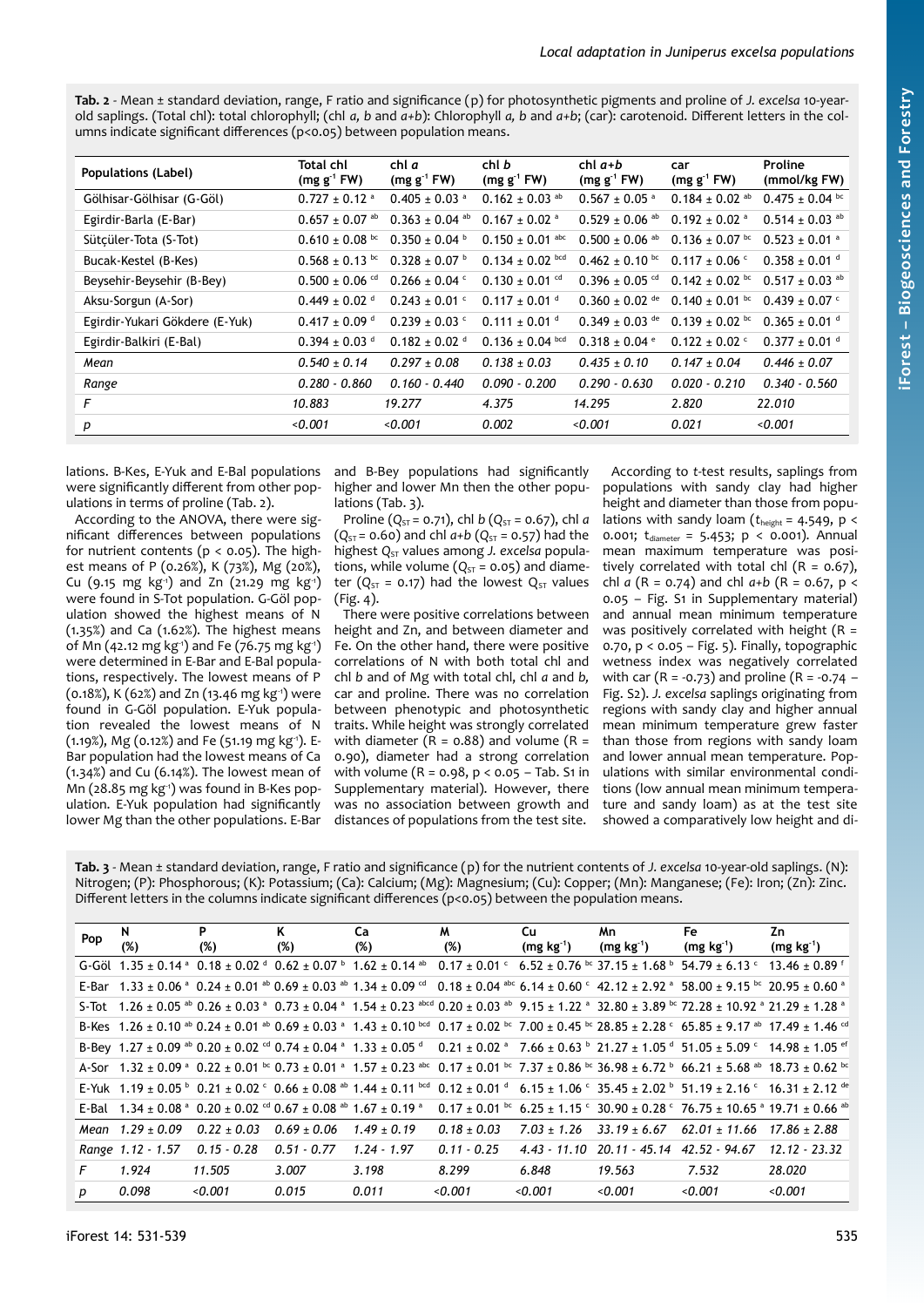

<span id="page-5-1"></span>Fig. 4 - Phenotypic trait differentiation  $(Q_{ST})$  values among *J. excelsa* populations (except Eğirdir-Barla and Eğirdir-Yukarigökdere populations). (Total chl): total chlorophyll; (chl *a, b* and *a+b*): chlorophyll *a, b* and *a+b*; (car): carotenoid.



<span id="page-5-0"></span>



<span id="page-5-2"></span>Fig. 6 - Dendrogram of hierarchical cluster analysis based on averages of all traits.

ameter growth ([Fig. 5\)](#page-5-0).

Total mean precipitation, annual mean temperature, precipitation effectiveness index and altitude had no correlation with growth, photosynthetic pigments and proline ( $p > 0.05 -$  Tab. S2 in Supplementary material). No environmental variables were associated with leaf nutrient contents (Tab. S3).

A hierarchical cluster analysis based on averages of all traits was performed to quantify similarities among the populations. This analysis distinguished two main groups at the 25 rescaled distance units, comprising E-Yuk and E-Bar populations in the first group, and A-Sor, G-Göl, B-Kes, E-Bal and S-Tot populations in the second group. The southwestern populations G-Göl and B-Kes grouped together in the hierarchical cluster analysis confirming a weak phylogeographic pattern [\(Fig. 6](#page-5-2)). This hierarchical clustering corresponded with the results of Duncan tests relating to photosynthetic pigments, proline and nutrient contents [\(Tab. 2](#page-4-1), [Tab. 3\)](#page-4-0).

# **Discussion**

## *Survival and growth*

Survival rate plays an important role in assessing the genetic variability among populations of different geographic origins when facing new environmental conditions (Apostol et al. 2020). In the present study, survival rate of all populations ten years after planting was determined as 100%. This value was higher than the findings of Ortel et al. (2020) stating that one-year-old containerized saplings of *J. excelsa* obtained from only one population (Eğirdir-Çamdağ) had a survival rate of more than 82% in the third year of a field experiment in Yalvaç, Isparta that was 150 km away from test site in the current study. These results confirmed that *J. excelsa* would be successful in the afforestation of dry and cold environments.

In the present study, significant variation in height and diameter was found among eight populations of *J. excelsa* growing in the Davraz Common Garden test site. E-Bar, S-Tot and E-Yuk populations were above the general averages of height, diameter and volume at age 10 compared to all the other populations. The test site had no similarity in altitude and environmental variables with the E-Bar population but showed a similarity in altitude and climate type with S-Tot population. The mean values of height and diameter of *J. excelsa* saplings at age 10 were 94.47 cm and 41.6 mm, respectively. Previous studies reported that the mean height of the species' saplings at age 8 in Burdur afforestation areas ranged from 80 to 151 cm (Cetin 2014), and the mean diameter at age 3 in Isparta-Yalvaç afforestation experiment was 8.86 mm (Ortel et al. 2020). The reason for the lower height and diameter in the present study may be related to environmental differences between sites (north exposure,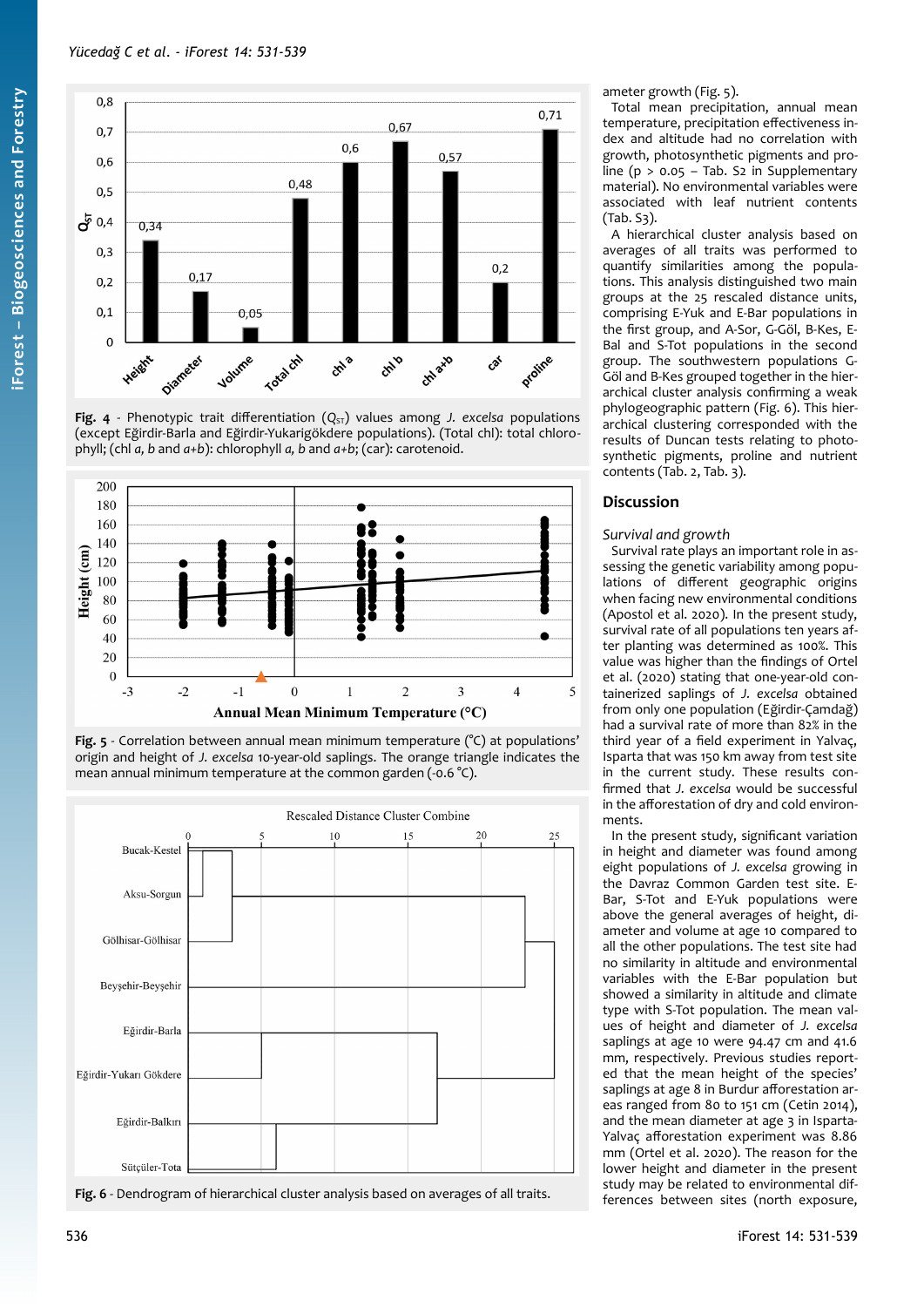# *Local adaptation in Juniperus excelsa populations*

high altitude, shallow soil, steep slope at saplings originating from regions with the test site).

E-Bal population (1493 m a.s.l.) can be considered as local population, as its origin was situated closer (about 10 km) to the test site (1500 m) as compared to the other populations, but surprisingly it showed lower growth compared to the mean of populations in terms of height and diameter at age 10. However, E-Bar population, located about 20 km from the test site, from lower altitude (1027 m a.s.l.) with higher annual mean temperature (13.8 °C), had the best performance at age 10 in terms of height, diameter and volume. On the contrary, the height and diameter of 10-year-old saplings from southwestern populations B-Kes and G-Göl (1197 and 1413 m a.s.l., respectively) were generally below the mean of populations at the test site. Boshier & Stewart (2005) emphasized that as the use of highly fertile nursery soil largely affects differences in growth among provenances as compared to traditional provenance trials, it is hard to conclude on the extent of local adaptation until several years after planting out in the field. In this sense, the results of the current study, 10 years after the establishment of the test site, may potentially already show some patterns of local adaptation.

Due to the complex topography, no pattern of isolation by distance was detected. For example, populations B-Bey and A-Sor, phenotypically similar to each other as reflected in the dendrogram, were geographically close to the other northern populations (S-Tot, E-Bal, E-Bar and E-Yuk), but differentiated at phenotypic traits. Indeed, these two populations are separated by a mountain range (Dedegöl mountain) from the other northern populations and also have lower annual mean minimum temperature. The dendrogram in the present study is similar to that of the earlier study based on allele frequency differences at nuclear microsatellites (Yücedag & Gailing 2013a). Similarly, Li et al. (2019) stressed that the barrier effects of mountains contributed to shape population differentiation of Chinese fir (*Cunninghamia konishii*) in Taiwan.

While there was no correlation of altitude of populations with diameter and height in the current study, both growth traits of 2 and 7-year-old saplings of *Picea abies* (L.) Karst. in a common garden at 150 m elevation in southern Poland decreased sharply for provenances from higher altitudes (Oleksyn et al. 1998). Similarly, Wilczynski & Kulej (2019) stated that the mean height of 4-year-old saplings of *Abies grandis* (D. Don) Lindl. from North America in a provenance trial in Krynica (Polish Carpathian Mts., 700 m a.s.l.) decreased for provenances from higher altitudes. Adaptation to a combination of environmental factors including temperature (see below) is likely related to the observed differences in growth.

The present study revealed that *J. excelsa*

sandy clay and higher annual mean minimum temperature grew faster than those from regions with sandy loam and lower annual mean temperature than at the test site. As the temperature in the region of populations' origin was higher and thus the vegetation period was longer, saplings from these regions were likely adapted to higher temperatures and a longer growing period might explain their faster growth. Similarly, earlier studies reported that 13 year-old saplings of *Fraxinus americana, Betula alleghaniensis, Prunus serotina, Abies balsamea, Larix laricina, Picea glauca, Pinus banksiana* and *P. strobus* (Carter 1996) and 3-year-old saplings of *Pseudotsuga menziesii* (Leites et al. 2012) from regions with higher annual mean minimum temperature grew better than those from lower annual mean minimum temperature across test sites. Additionally, Chakraborty et al. (2015) reported that in 24-year-old trees of *P. menziesii* there was a weak positive correlation between annual mean minimum temperature in the regions of origin of populations and growth.

However, populations from regions with similar environmental conditions (*e.g.*, annual mean minimum temperature and soil texture) as at the test site showed comparatively low height and diameter growth. Likewise, no pattern of isolation by adaptation was detectable by plotting growth differences against environmental differences between the populations' origins. Thus, it can be concluded from the present study that environmental similarity may not be a good indicator of growth-related traits and stress symptoms (proline and chlorophyll content).

#### *Phytochemical analyses*

In *J. excelsa*, photosynthetic pigments and proline of leaf varied significantly among populations for 10 year-old seedlings. The mean values of chl *a* (0.297 mg g<sup>-1</sup>) FW) and  $b$  (0.138 mg  $g<sup>1</sup>$  FW) in the present study were higher than those of chl *a*  $(0.231 \text{ mg g}^{-1} \text{FW})$  and *b*  $(0.79 \text{ mg g}^{-1} \text{FW})$ found by Keles & Everest (2008) for *J. excelsa* naturally growing at 1500 m a.s.l. between Mersin and Anamur in the Middle Taurus Mountains, southern Turkey. Considering the results of photosynthetic pigments and proline as a whole, it can be concluded that populations were not exposed to severe stress factors at the test site.

In the current study, all nutrient contents of leaves varied among the populations of *J. excelsa*. Gülser et al. (2013) also showed that there were significant differences in N, P, Ca, Fe, Mn, Zn, and Cu contents of their leaves (but not in K and Mg) among nine natural populations of *J. excelsa* in Gevas county in eastern Turkey. Turner et al. (1977) reported that Mn was significantly different among eight provenances of *Pseudotsuga menziesii* (Mirb.) Franco in a test site, but no difference for the other nutrients (P, Al, Ca, Mg, K and Na). The nutrient concentration in the leaves of a species mostly relies on the inherent properties of the species and provenances rather than the quantity of nutrients in the soil in which they grow (Jayasankar et al. 2003). The concentrations of N, P, Ca, Mn and Zn in *J. excelsa* leaves obtained from the present study were in accordance with those reported by Gülser et al. (2013) in *J. excelsa*, but the concentrations of K, Mg, Cu and Fe were lower.

In the present study, Zn and Fe in leaves were positively correlated with height and diameter of saplings, respectively. Accordingly, E-Bar and S-Tot populations with the highest diameters also had the highest Zn concentration in their leaves because these nutrients are effective in the photosynthesis process (Zvezdanovic & Markovic 2009). Accordingly, height growth was strongly and positively correlated with Zn in the needles of *Pinus sylvestris* L. (Semerci et al. 2017). Although Rout & Sahoo (2015) indicated that Fe and chlorophyll concentrations are often well correlated in green plants, such a correlation was not found in the present study. N and Mg are associated with chlorophyll biosynthesis, and a deficiency of these elements is responsible for a significant decrease in chlorophyll content in the leaves of *Acacia nilotica* ssp. *indica* (Krishan & Toky 1995). Similarly, the present study showed a positive correlation of chlorophyll content with N and Mg.

Total chl, chl *a* and chl *a+b* as an indicator of plant health was positively associated with annual mean maximum temperature at the populations' origin. This result may result from the adaptations to drought stress of populations from warmer regions. However, Klein et al. (2012) in *Pinus halepensis* stated that leaf chlorophyll concentration at the test site had no correlation with climatic conditions at the regions of provenances. These contrasting results may be explained by cardinal temperatures for each plant that control its growth and development (Fowells & Means 1990). Proline content in the leaves of *J. excelsa* saplings from regions with high topographic wetness index was lower than for those with low topographic wetness index at the test site in the current study. Increased concentration of osmolytes such as proline prevents negative effects of dehydration as an adaptation to drought stress. Accordingly, plants for drier regions (low topographic wetness index) have a higher proline content as adaptation to water deprived environments (Ashraf et al. 2018). Furthermore, both photosynthetic pigments and nutrient contents had no correlation with altitude of populations in this study. In contrast, Keles & Everest (2008) revealed that the contents of chl *a* and *b* decreased in leaves of natural *J. excelsa* populations from high altitude. Decrease in the contents of chlorophyll may be associated with reductions in photosynthesis at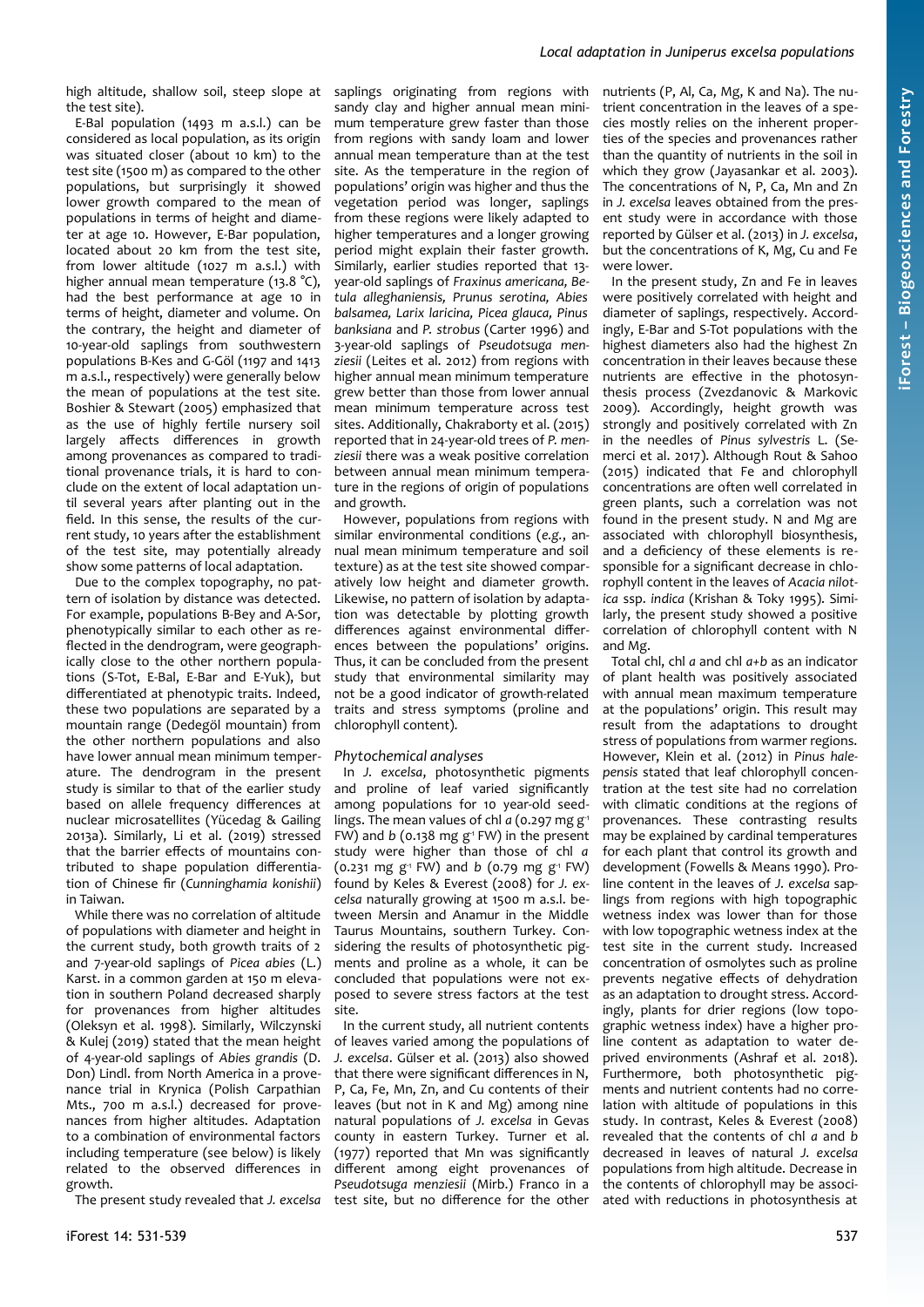high altitudes as compared with lower altitudes.

#### *Phenotypic differentiation vs. differentiation at neutral markers*

Phenotypic differentiation ( $Q<sub>ST</sub>$ ) among *J. excelsa* populations for growth, photosynthetic pigments and proline ranged from 5% (volume) to 71% (proline). Proline, chl *a*, chl *b* and chl  $a+b$  showed a very high  $Q_{ST}$ value, potentially indicative of local adaptation. However, O<sub>ST</sub> is possibly overestimated for photosynthetic pigments and proline since the number of samples per population is low due to the comparatively high costs for the phytochemical analyses. Also, the  $Q_{ST}$  values estimated in the present study were considerably higher for most traits than the mean genetic differentiation ( $F_{ST}$  = 0.03) among *J. excelsa* populations observed at four randomly selected nuclear microsatellite loci (Yücedag & Gailing 2013a) suggesting local adaptation across a small geographic scale. However,  $Q<sub>ST</sub>$  values for height and diameter growth were comparatively low (8% and 11%, respectively). High variation within populations [\(Fig. 2\)](#page-3-1) indicates a phenotypic plastic response and potentially high genetic variation for growth related traits within populations. Common garden experiments at different sites are needed to evaluate phenotypic plasticity in response to different environments.

## **Conclusions**

The present study is the first to provide variability in growth, photosynthetic pigments, proline and nutrient contents of different *J. excelsa* populations at a common garden test site. Sapling traits of eight *J. excelsa* populations from the Lakes District in Turkey at the test site showed that the origin of populations significantly influenced growth, photosynthetic pigments, proline and nutrient contents. E-Bar and S-Tot populations showed the highest performance for the majority of traits at age 10 compared to all other populations. Thus, they are likely the most suitable provenances to these harsh environmental conditions (low annual mean temperature, shallow soil depth, water deprivation, north exposure). Nutrient contents in leaves were generally in the sufficiency range reported for plant growth.  $Q_{ST}$  values in the present study were considerably higher than the mean genetic differentiation among *J. excelsa* populations observed at four nuclear microsatellite loci, suggesting different local adaptations of populations at a small geographic scale. However, populations from regions with similar environmental conditions as at the test site did not show a faster growth. Thus, it can be concluded from the present study that environmental similarity may not be a good indicator of growth-related traits.

The results of the present study can be useful in the early selection of provenances for *J. excelsa* for plantation efforts. Further studies should be done in order to assess traits related to drought tolerance such as water use efficiency, photosynthesis rate and stomatal conductance of saplings in the same test site.

### **List of abbreviations**

- The following abbreviations have been
- used throughout the paper:
- $Q_{ST}$ : Phenotypic trait differentiation
- $F<sub>ST</sub>$ : Genetic differentiation
- Total chl: total chlorophyll
- chl *a*: chlorophyll *a*
- chl *b:* chlorophyll *b* • chl *a+b*: Chlorophyll *a+b*
- car: carotenoid
- TWI: topographic wetness index
- N: Nitrogen
- P: Phosphorous
- K: Potassium
- Ca: Calcium
- Mg: Magnesium
- Cu: Copper
- Mn: Manganese
- Fe: Iron
- $\cdot$  7n $\cdot$  7inc

### **Acknowledgments**

We would like to express our thanks to Forest Engineer Suat Altinsoy for the assistance in the establishment of common garden test site, Mr. Ahmet Aydemir and Forest Engineer Sinan Yücedag for the assistance in the measurement of growth traits and in the collection of leaf samples.

# **References**

- Anonymous (2013). Illere ait mevsim ortalamalari (1970-2011) [Seasonal averages of provinces (1970-2011). Web Site. [online] URL: [http://](http://www.mgm.gov.tr/veridegerlendirme/il-ve-ilceler-istatistik.aspx?m=ISPARTA) [www.mgm.gov.tr/veridegerlendirme/il-ve-ilcele](http://www.mgm.gov.tr/veridegerlendirme/il-ve-ilceler-istatistik.aspx?m=ISPARTA) [r-istatistik.aspx?m=ISPARTA](http://www.mgm.gov.tr/veridegerlendirme/il-ve-ilceler-istatistik.aspx?m=ISPARTA)
- Apostol EN, Stuparu E, Scarlatescu V, Budeanu M (2020). Testing Hungarian oak (*Quercus frainetto* Ten.) provenances in Romania. iForest - Biogeosciences and Forestry 13: 9-15. - doi: [10.3832/ifor3108-012](https://doi.org/10.3832/ifor3108-012)
- Ashraf MA, Iqbal M, Rasheed R, Hussain I, Perveen S, Mahmood S (2018). Dynamic proline metabolism: importance and regulation in water-limited environments. In: "Plant Metabolites and Regulation Under Environmental Stress" (Ahmad P, Ahanger MA, Singh VP, Tripathi DK, Alam P, Alyemeni MN eds). Academic Press, San Diego, CA, USA, pp. 323-336. - doi: [10.1016/B978-0-12-812689-9.00016-9](https://doi.org/10.1016/B978-0-12-812689-9.00016-9)
- Barbati A, Scarascia Mugnozza G, Ayan S, Blasi E, Calama R, Canaveira P, Cicatiello C, Collalti A, Corona P, Del Rio M, Ducci F, Perugini L (2018). Adaptation and mitigation. In: "State of Mediterranean Forests 2018" (Bourlion N, Garavaglia V, Picard N eds). FAO, Rome, Italy and Plan Bleu, Marseille, France, pp. 128-146. [online] URL: [http://books.google.com/books?id=Tmy1D](http://books.google.com/books?id=Tmy1DwAAQBAJ) [wAAQBAJ](http://books.google.com/books?id=Tmy1DwAAQBAJ)
- Bates L, Waldren RP, Teare ID (1973). Rapid determination of free proline for water-stress studies. Plant and Soil 39: 205-207. - doi: [10.100](https://doi.org/10.1007/BF00018060) [7/BF00018060](https://doi.org/10.1007/BF00018060)

Boshier D, Stewart J (2005). How local is local?

Identifying the scale of adaptive variation in ash (*Fraxinus excelsior* L.): results from the nursery. Forestry 78: 135-143. - doi: [10.1093/fore](https://doi.org/10.1093/forestry/cpi013) [stry/cpi013](https://doi.org/10.1093/forestry/cpi013)

Brancalion PHS, Rodrigues RR, Oliveira GCX (2015). When and how could common gardens be useful in the ecological restoration of longlived tropical plants as an aid to the selection of seed sources? Plant Ecology and Diversity 8: 81- 90. - doi: [10.1080/17550874.2013.879941](https://doi.org/10.1080/17550874.2013.879941)

- Carter KK (1996). Provenance tests as indicators of growth response to climate change in 10 north temperate tree species. Canadian Journal of Forest Research 26: 1089-1095. - doi: [10.1139/](https://doi.org/10.1139/x26-120) [x26-120](https://doi.org/10.1139/x26-120)
- Chakraborty D, Wang T, Andre K, Konnert M, Lexer MJ, Matulla C, Schueler S (2015). Selecting populations for non-analogous climate conditions using universal response functions: The case of Douglas-fir in Central Europe. PLoS One 10 (8): e0136357. - doi: [10.1371/journal.pone.](https://doi.org/10.1371/journal.pone.0136357) [0136357](https://doi.org/10.1371/journal.pone.0136357)
- Cetin M (2014). Burdur çevresi agaçlandirma ve erozyon kontrolü çalismalarinin degerlendirilmesi [Evaluation of afforestation and erosion control works around Burdur]. Publications of the General Directorate of Combating Desertification and Erosion, Ankara, Turkey, pp. 182. [In Turkish]
- Douaihy B, Vendramin GG, Boratynski A, Machon N, Dagher-Kharrat MB (2011). High genetic diversity with moderate differentiation in *Juniperus excelsa* from Lebanon and the eastern Mediterranean region. AoB Plants 2011: plr003. doi: [10.1093/aobpla/plr003](https://doi.org/10.1093/aobpla/plr003)
- Douaihy B, Sobierajska K, Jasinska AK, Boratynska K, Ok T, Romo A, Machon N, Didukh Y, Dagher-Kharrat MB, Boratynski A (2012). Morphological *versus* molecular markers to describe variability in *Juniperus excelsa* subsp. *excelsa* (Cupressaceae). AoB Plants 2012: pls013. doi: [10.1093/aobpla/pls013](https://doi.org/10.1093/aobpla/pls013)
- Eler U (1988). Türkiye'de boylu ardiç (Juniperus excelsa Bieb.) ormanlarinda hasilat arastirmalari [Yield studies for Crimean juniper (*Juniperus excelsa* Bieb.) forests in Turkey]. Publications of Forestry Research Institute, Ankara, Turkey, pp. 70. [In Turkish]
- Erinç S (1965). Yagis müessiriyeti üzerine bir deneme ve yeni bir indis [An essay on the effectiveness of precipitation and a new index]. Publications of Geography Institute of Istanbul University, Istanbul, Turkey, pp. 51. [In Turkish]
- FAO (2020). Soil testing methods. Food and Agriculture Organization, United Nations, Rome, Italy, web site. [online] URL: [http://www.fao.](http://www.fao.org/3/ca2796en/CA2796EN.pdf) [org/3/ca2796en/CA2796EN.pdf](http://www.fao.org/3/ca2796en/CA2796EN.pdf)
- Fowells HA, Means JE (1990). The tree and its environment. In: "Silvics of North America" (Burns RM, Honkala BH eds). USDA Forest Service, Washington, DC, USA, pp. 2-11. [online] URL: [http://books.google.com/books?id=5BOM](http://books.google.com/books?id=5BOM_hhO1d4C) [\\_hhO1d4C](http://books.google.com/books?id=5BOM_hhO1d4C)
- Gülser F, Türkoglu N, Cig A (2013). The determination of nutrient contents of native juniper (*Juniperus excelsa* Bieb) leaves related with soil properties in Van region. In: Proceedings of the "International Caucasian Forestry Symposium". Artvin (Turkey) 24-26 Oct 2013, pp. 570-573. [online] URL: [http://hdl.handle.net/20.500.12604/15](http://hdl.handle.net/20.500.12604/1520)  $20$